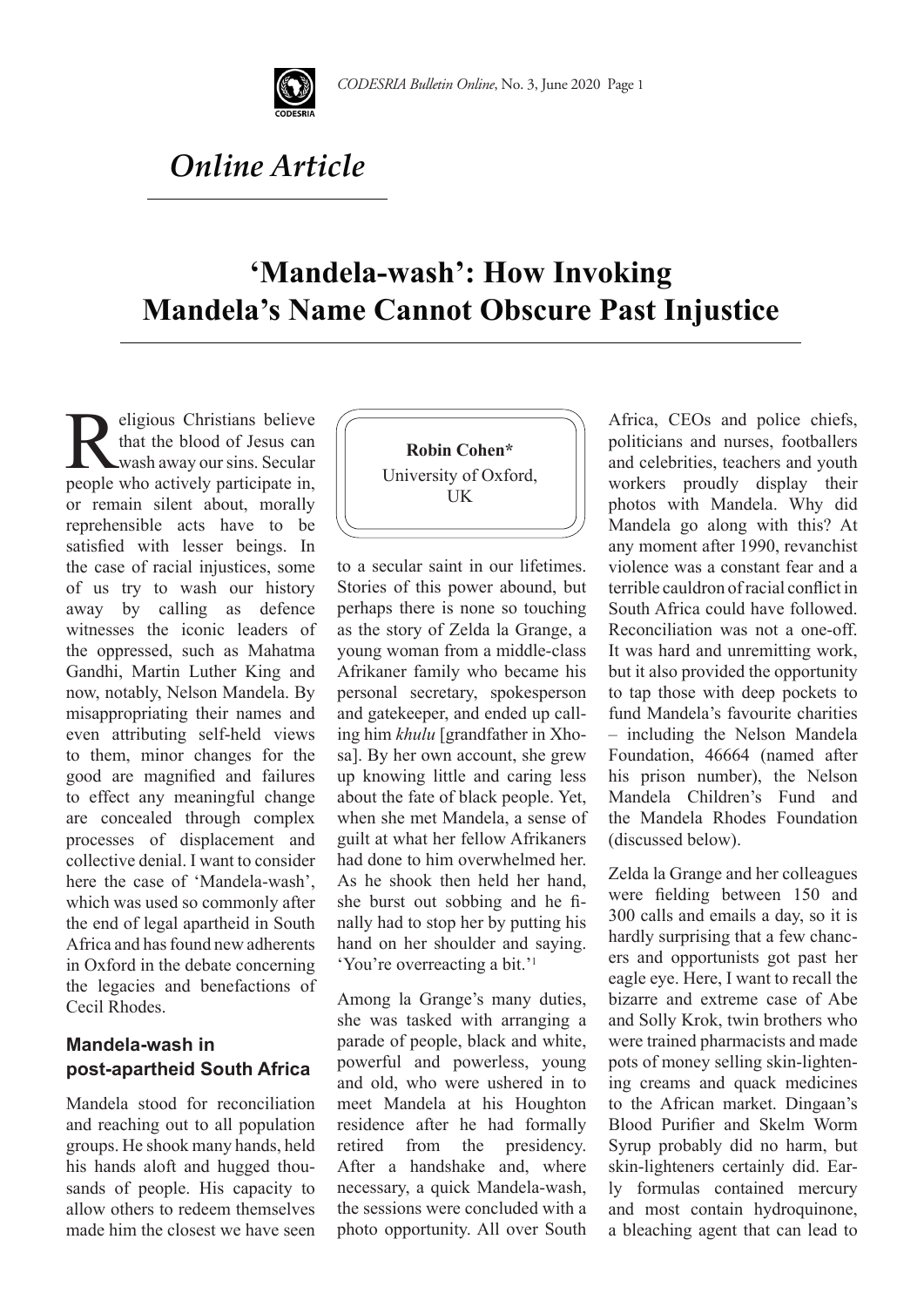skin damage, blotches, ochronosis, poisoning and kidney and liver malfunction.2 In a wild career that involved fortunes, foreclosures and family feuds, the twins diversified, speculated, invested in glitzy casinos and, in 1993, crowned their financial shenanigans by being convicted of illegal foreign exchange dealings. Nonetheless, they got their feet through Mandela's door, and this photo proves it.<sup>3</sup> The Kroks' profile was so bad they were going to need a pre-wash, a stain remover, a good scrub and several hot washes. Undaunted, they eagerly clambered into the washing machine drum and accelerated their journey to acceptance in the post-apartheid order by

bank-rolling the admirably curated Apartheid Museum. This opened in 2001 and hundreds of school parties, and about 140,000 people visit it each year. The Apartheid Museum certainly helped, but Abe and Solly decided they wanted to go for total redemption with a grotesque proposal to create a freestanding bronze statue of Mandela's hand, 'the beacon of freedom'. The disembodied hand would be 23 metres high, half the size of the Statue of Liberty, and would cost R50 million. Fortunately, somebody sensible killed the proposal. The Krok brothers are no longer with us, but their stubborn stains remain. It seems that a Mandelawash can only go so far.



Detail of Mandela's hand, this one from a statue at the Union Buildings, Pretoria

https://commons.wikimedia.org/wiki/File:Former\_president\_Nelson\_Mandela\_ at the Union Buildings in Pretoria 018.JPG

#### **Mandela-wash in Oxford**

Now to Oxford, where a more recent if decidedly etiolated performance of Mandela-wash has been staged. The ethereal and villainous character in the play is Cecil John Rhodes, mining magnate and imperialist. Scene 1 is Oriel College, one of Oxford University's 39 colleges, where Rhodes episodically studied between 1873 and 1881 and scraped a poor degree. Despite his undistinguished record, the experience was sufficiently memorable for him to have left a large donation, earning him a statue hovering over the college's entrance and a laudatory commemorative plaque on a nearby property belonging to the college. Though there remains some doubt about the good faith of the college authorities, supporters of the Rhodes Must Fall campaign, re-energised by the Movement for Black Lives, seem to have succeeded in their demand to remove the statue. The curtain is coming down on this scene but trying to tug it back into the wings were the two leading officers of the university who responded to the Rhodes Must Fall Campaign by conjuring up posthumous forms of Mandela-wash.

Enter the Chancellor, Chris Patten, barely shifting his position from the first round of protests in 2015. In his apologia for Rhodes then, he argued that as Mandela had displayed a 'generosity of spirit towards Rhodes and towards history', it was beholden on all Oxford students to reciprocate in kind. They should, moreover, adopt Karl Popper's ideas (a suggestion that quite ignored the many critiques of Popper's critical rationalism). If they did not embrace freedom of thought, he continued, they should 'think about being educated elsewhere'.4 In 2020, Chancellor Patten returned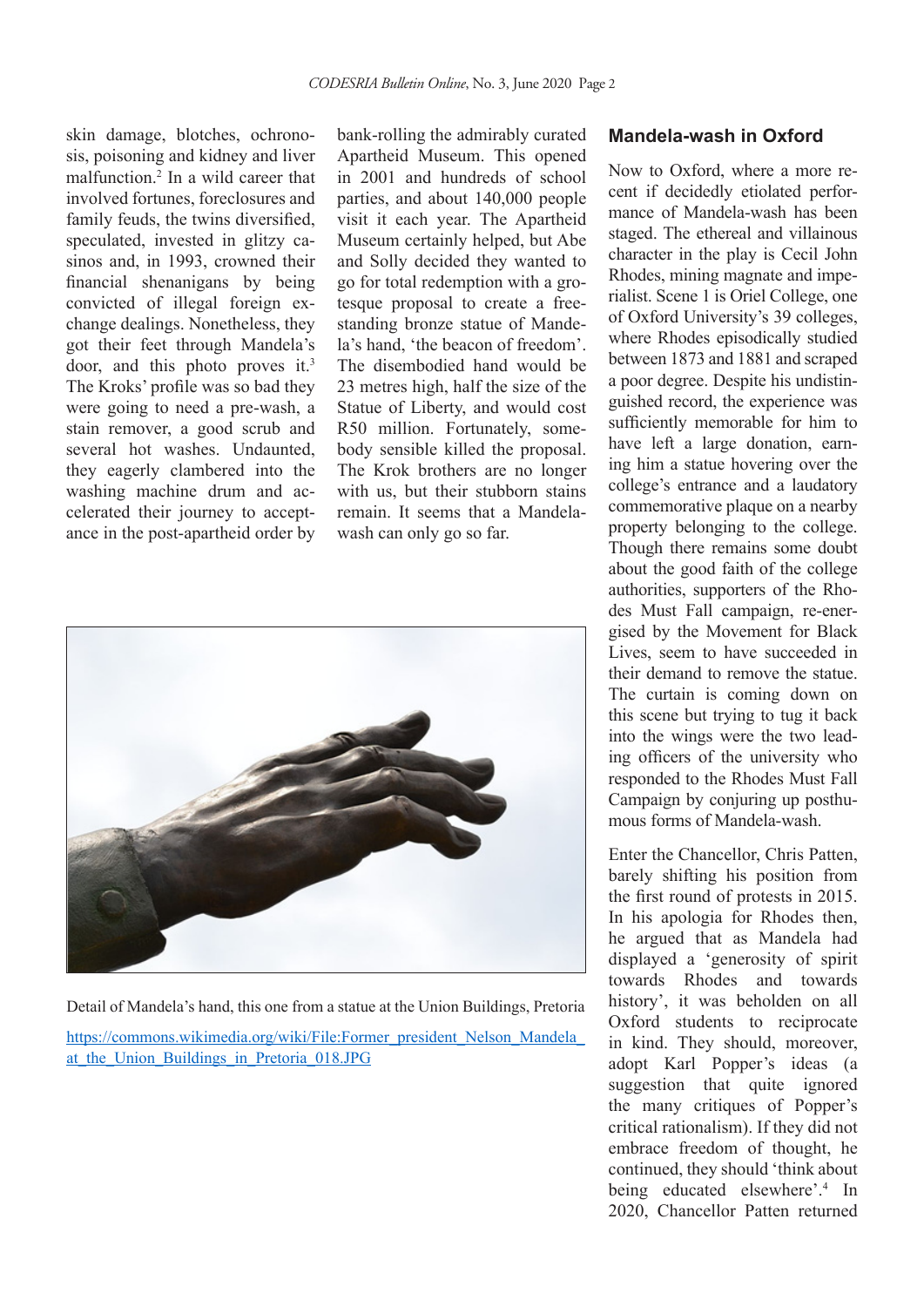to the fray, declaring that, 'for all the problems associated with Cecil Rhodes's history, if it was alright for Mandela, then I have to say it's pretty well alright with me.'<sup>5</sup> The chancellor's rendition of what Mandela believed was based on his recollection of what Mandela had said at a conference at Westminster Hall in 2003.

Enter the vice-chancellor, Louise Richardson, the real head of the university, despite the confusing title. She did not require recollection but claimed that, given his collaboration with the Rhodes Trust, she knew that Mandela would have 'firmly disagreed' with the aims of the Rhodes Must Fall campaign. In a blog titled, 'Abusing Mandela to Absolve Rhodes', Rahul Rao has critically examined the chancellor and vice-chancellor's comments, while in a letter to the *Daily Telegraph* a number of senior Oxford academics have denounced the vice-chancellor's brief outing as an amateur medium.6

## **The Rhodes Trust and the Mandela Rhodes Foundation**

Scene 2 takes place at Rhodes House, Oxford, the headquarters of the Rhodes Trust. To understand the claims of what Mandela would have supported had he been alive, we need to be more precise – first, about what he actually did support and second, the extent of the collaboration with Mandela in relation to the overall activities of the Rhodes Trust. It is also important, by way of background, to clarify that Rhodes House is neither a department nor a college of the university, despite superficial appearances to the contrary. Only four of the sixteen Rhodes trustees are Oxford academics (the rest are mainly city types), while the website rather nebulously

describes the Rhodes Trust as 'based at' the University of Oxford. Given that the trust is at, or perhaps just near, but definitely not of, the University of Oxford, this rather begs the question of why the two most senior office-holders of the university felt the need to comment at all on issues that overwhelmingly pertain to the trust. The answer lies in this entanglement. The Rhodes Trust awards about a hundred fully-funded scholarships a year to scholars who, after the usual scrutiny, are admitted to one of 35 Oxford colleges. The Rhodes Trust also does the administrative work to support 22 Schmidt Science fellows and will shortly do the same for a new cohort of Atlantic Philanthropy fellows These provide useful additions to the university's graduate and postdoctoral numbers, which have been historically low compared with those of the top US universities.

Now to the Mandela Rhodes Foundation, which the Rhodes Trust funded in 2003 with Mandela's agreement, much as he had approved the efforts of many other organizations and individuals whom he judged genuinely committed to redress. Considering the energetic performances of Mandela-wash during the latest Rhodes Must Fall campaign, one might have been led to assume that the financial contributions of the Rhodes Trust are ongoing and even munificent. The *Rhodes Trust Annual Report and Financial Statement of June 2019*  tells a different story. It states: 'The primary commitment of the Trust to the Foundation has been the benefaction of £10 million over 15 years, to provide an initial endowment and to meet the running costs of the Foundation. This commitment has been fully settled by 30<sup>th</sup> June 2019.'7 'Fully settled', that sounded surprising. Just in case I

had misunderstood, I also examined the accounts of the Mandela Rhodes Foundation, based in Cape Town, which tell an equally dismal story. Expenses continue, alternative donor income is very limited, and the end of Rhodes Trust funding puts the foundation in a precarious position.<sup>8</sup>

So, for all the loud swish-swishing of soap combining with water, the much-vaunted collaboration is a dead parrot – in practice, we are talking of a zombie connection between the Rhodes Trust and the Rhodes Mandela Foundation. Moreover, even when at full pitch, the financial commitment was only £667,000 each year out of an income (in 2018) of £33,762,650 – in other words, 1.98 per cent of the Rhodes Trust's current income. The Christian tithe (10 per cent of income) and the Muslim zakat (2.5 per cent of wealth) beat this commitment hands down. Again, over fifteen years, only 18 of the 500 Mandela Rhodes scholars in Africa have gone on to win Rhodes Scholarships in Oxford. This record hardly merits conjuring up the first letter of Mandela's name, let alone pretending that Oxford has had a thorough Mandelawash. The trust has barely picked up the liquitab.

In a spirited statement released during the recent Oxford protests, the Mandela Rhodes Foundation itself reminded us that Mandela demanded redress alongside reconciliation and vehemently refuted the idea that his name could be used to sustain Rhodes's legacy:

> When Nelson Mandela agreed to co-found the Foundation with the Rhodes Trust in 2003, he was fully conscious of the tension between his own life and legacy and that of Rhodes. He neither sought to sanitise